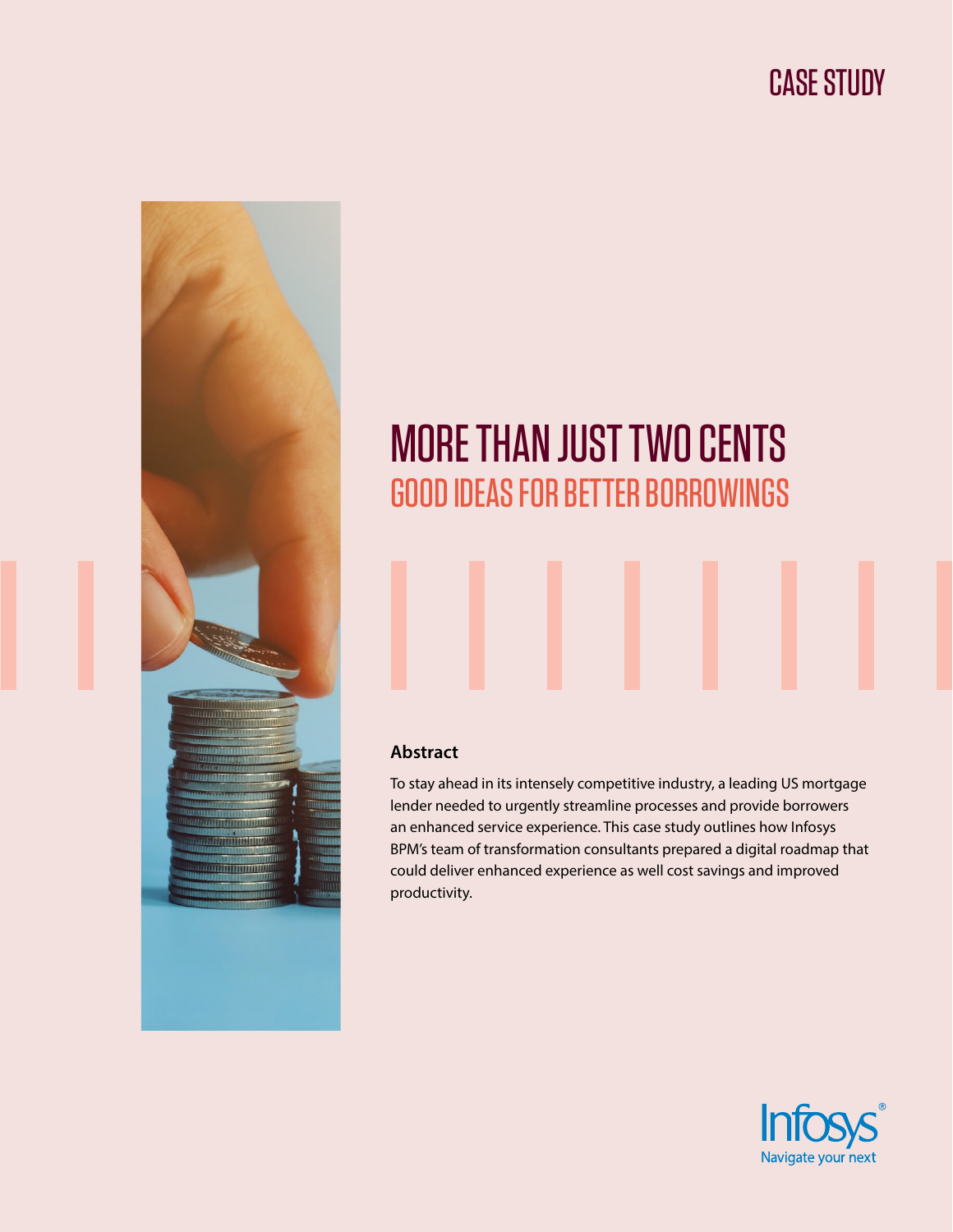Infosys BPM's client is a leading full-service mortgage lender in the US. With licenses to lend in all 50 states and more than \$10 Bn in disbursals, the company aims at growing into a top 10 independent mortgage banker within the next couple of years.

#### When success demands transformation

The US mortgage industry landscape is transforming rapidly and becoming increasingly competitive. Digital experiences outside banking, such as through online shopping, have raised customer expectations for speed, personalization, convenience, and transparency.

The client offers tailored customer service and a variety of programs to suit home buyer's needs, retaining mortgage servicing rights on 96 percent of the loans it originates. However, the mortgage

service team was operating partially through the company's 120 branches spread across the US and partly through a centralized structure.

This led to different ways of working, nonstandardized processes for underwriting, processing, and closing, and ultimately an inconsistent borrower experience. Further, very low digital penetration in the client's back-office operations translated into higher loan closing times, error prone processes, and multiple handoffs between upstream and downstream teams.

While the client is among the fastestgrowing mortgage lenders in the US, it quickly realized that continued success would depend on streamlining all its processes to provide amazing service levels. Thus, with an objective to enhance borrower experience as well as to bring in cost efficiencies and a robust underlying loan origination system, the client engaged Infosys BPM for an end-to-end assessment of its mortgage origination function.

#### Walking through the challenges

Infosys BPM deployed an expert team, comprising domain consultants, shared services consultants, and transformation consultants to study and assess the client's process challenges over a six-week period. The team conducted a detailed walkthrough covering the client's people, processes, operating model, front-end and back-office applications, as well as

knowledge management practices.

Then, the team leveraged Infosys BPM's Digital Maturity Model to arrive at a digital maturity score for all the mortgage servicing processes, which led to the identification of key gap areas. These included activities that were being performed manually such as classification, verification of borrower documents and

the related data entries. Further, duplicate checks were being performed at different levels, there was a lack of proper conditions management, and non-standard checklists were being used by different roles. All these challenges led to high average handling times and low efficiencies thereby impacting the overall borrower experience.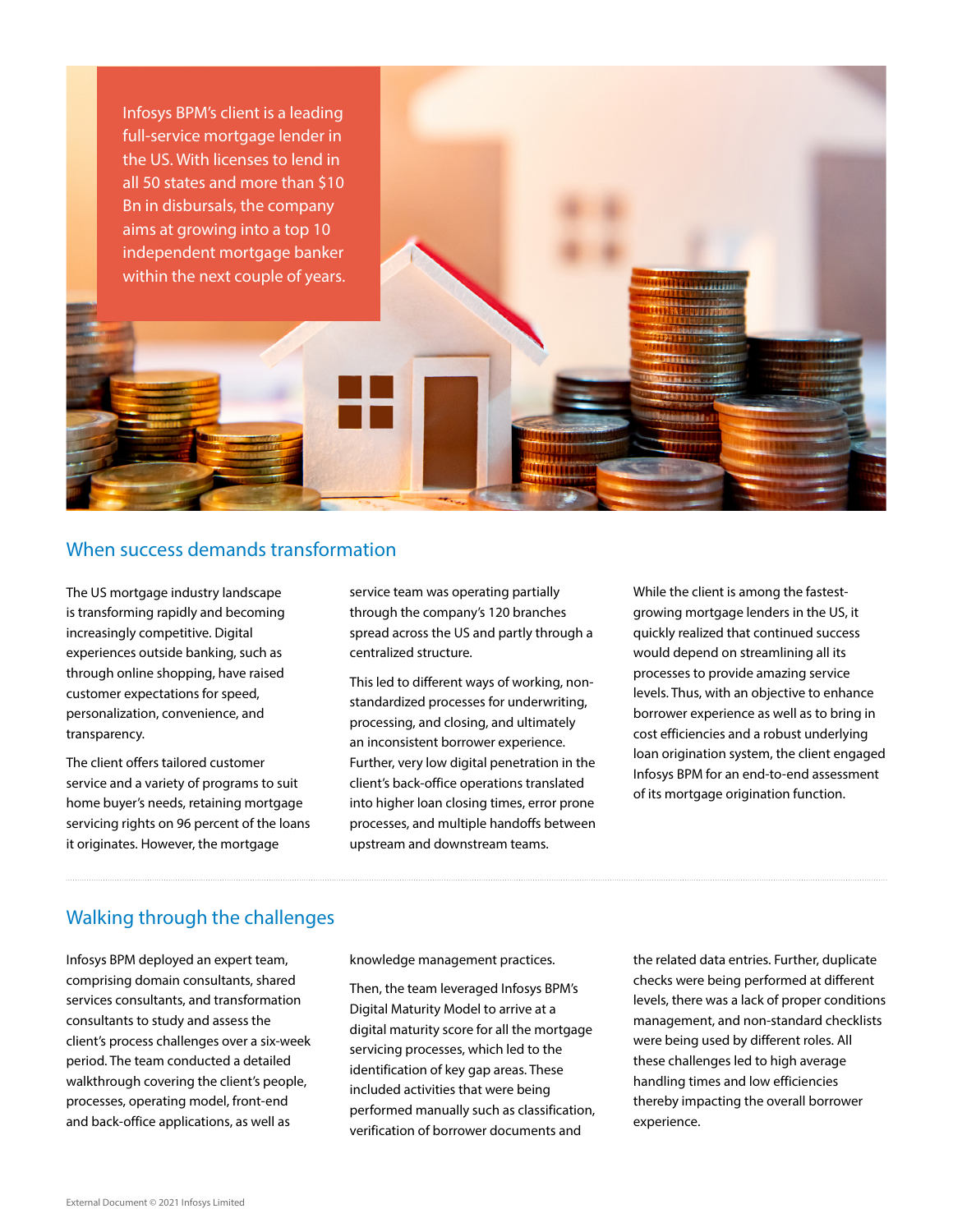## Mapping out a digital future

For solving the identified issues, the team recommended bringing together digital levers such as AI/ML, RPA, Analytics, and loan origination system enhancements.

The solution proposed specific digital solutions utilizing these technologies for various process areas. These included document data extraction, data validation, missing documentation checks, expiration

date validations, and data entry for loan processors, as well as closing, funding, and post-closing audits. The team also identified several process improvement opportunities for better management of conditions at the underwriter and loan processor roles.

Further, as part of the analytics solution, the team built a proof of concept on

loan pipeline management which would intelligently prioritize loan applications for key roles. Another such recommendation was for a forecasting tool that would help better manage loan application volumes. From a delivery standpoint, opportunities for significant cost reduction came from transitioning ~50% processes to an offshore location managed by Infosys BPM.



While creating a detailed 3-year roadmap to prioritize these solutions, including their pilot implementations, the team provided the client flexible options to finalize either vendor or in-house solutions for the tools.

## Good ideas, great benefits

Infosys BPM's recommendation on digital solutions and proposed new delivery model presented opportunities to improve the productivity across the client's origination processes by ~2030%. Using centralization, offshoring and transformation as levers the team projected a significant 50% in cost savings for the functions in scope.

Further, when rolling out the new

solution the client stood to gain from improved data integrity and accuracy, reduced average handling time for loans processing, and most importantly, greatly enhanced borrower experience.